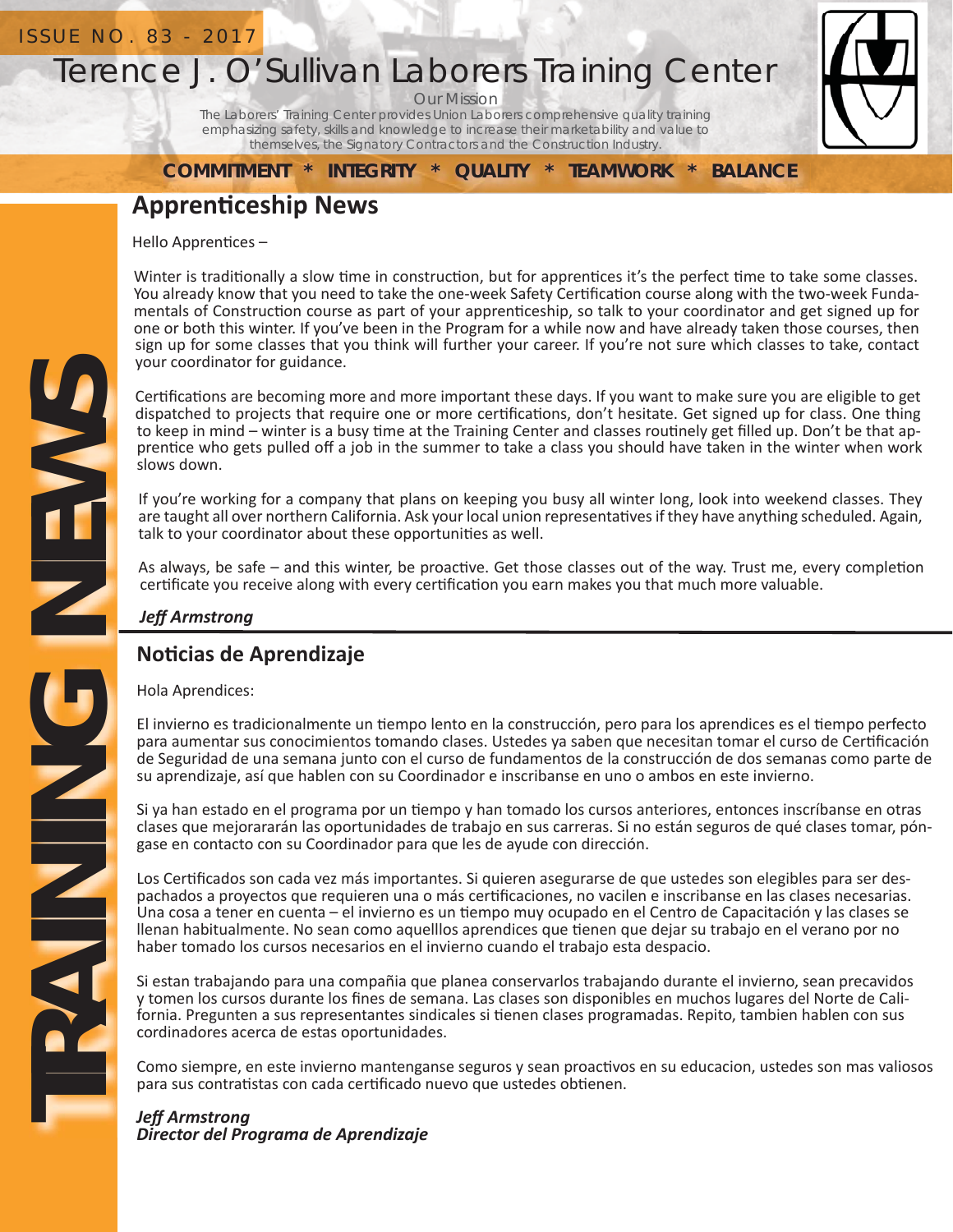# Terence J. O'Sullivan Laborers Training Center Our Mission<br>The Laborers' Training Center provides Union Laborers comprehensive quality training Ference J. O'Sullivan Laborers Training<br>Terence J. O'Sullivan Laborers Training<br>The Laborers' Training Center provides Union Laborers comprehensive quality training<br>emphasizing safety, skills and knowledge to increase thei

emphasizing safety, skills and knowledge to increase their marketability and value to themselves, the Signatory Contractors and the Construction Industry.

**COMMITMENT \* INTEGRITY \* QUALITY \* TEAMWORK \* BALANCE**

# **Spiritual Wellness: What Is Your Meaning and Purpose?**

Spiritual wellness has the power and capability to make our decisions and choices easier, ground us during periods of change and give us the resiliency to survive with grace and inner peace in the face of adversity. Having a spiritual element in our lives may even help us heal when suffering from a physical or mental condition.

# **Personal Reflection**

Take a moment to assess your own spiritual wellness by asking yourself the following questions.

- 1. What gives my life meaning and purpose?
- 2. What gives me hope?
- 3. How do I get through tough times? Where do I find comfort?
- 4. Am I tolerant of other people's views about life issues?
- 5. Do I make attempts to expand my awareness of different ethnic, racial and religious groups?
- 6. Do I make time for relaxation in my day?
- 7. Do my values guide my decisions and actions?

# **PracƟ ce Spiritual Wellness**

When striving to develop and practice your own spiritual wellness, it is best to find the technique and approach that works for you; similar to the other dimensions of wellness, there is no "one size fits all" approach.

Your journey to spiritual wellness may involve the following:

- Practicing meditation or yoga
- Praying or taking part in organized religion
- Spending quiet time alone pondering the meaning of life
- Building awareness through journaling
- Serving your community, spending time in nature, appreciating music and the arts

#### http://www.lhsfna.org/index.cfm/lifelines/september-2016/spiritual-wellness-what-is-your-meaning-and-pur*pose/*

# Bienestar espiritual: ¿Cuál es tu significado y propósito?

El bienestar espiritual tiene el poder y la capacidad de facilitar nuestras decisiones y elecciones y nos mantiene centrados durante períodos de cambio; tambien nos da resistencia para sobrevivir con gracia y paz interior ante la adversidad. El tener un elemento espiritual en nuestras vidas puede incluso ayudarnos a sanar cuando estamos sufriendo de una condición física o mental.

## **Reflexion Personal**

Tome un momento para evaluar su propio bienestar espiritual preguntando a si mismo lo siguiente:

- 1. ¿Que le da a mi vida significado y propósito?
- 2. *i*Que me da esperanza?<br>3. *i*Cómo supero los tiemp
- 3. ¿Cómo supero los tiempos difíciles? ¿Dónde puedo encontrar alivio?<br>4. **A caso sov tolerante de las opiniones de** otras personas sobre temas
- 4. ¿A caso soy tolerante de las opiniones de otras personas sobre temas de la vida?
- 5. ¿A caso intento ampliar mi conocimiento de los diferentes grupos étnicos, raciales y religiosos?
- 6. ¿Practico tiempo libre para el descanso mental durante el día?<br>7. **i** Procuro que mis valores y principios guíen mis decisiones y ac
- 7. ¿Procuro que mis valores y principios guíen mis decisiones y acciones?

## **PrácƟ ca el Bienestar Espiritual**

Cuando estés tratando de desarrollar y practicar tu propio bienestar espiritual, lo mejor es encontrar la técnica y el acercamiento que mejor funciona para tí; igual que otras dimensiones de bienestar, no hay una sola solución que funcione para todos.

Tu viaje para el bienestar espiritual puede incluir lo siguiente:

- El practicar yoga o meditación
- Orando o tomando parte en religión organizada
- Pasar tiempo en silencio, solo pensando en el significado de la vida
- Documentar lo que sucede a través de un diario
- Servir a tu comunidad, pasar tiempo en la naturaleza, apreciando la música y las artes

*hƩ p://www.lhsfna.org/index.cfm/lifelines/september-2016/spiritual-wellness-what-is-your-meaning-and-purpose/*

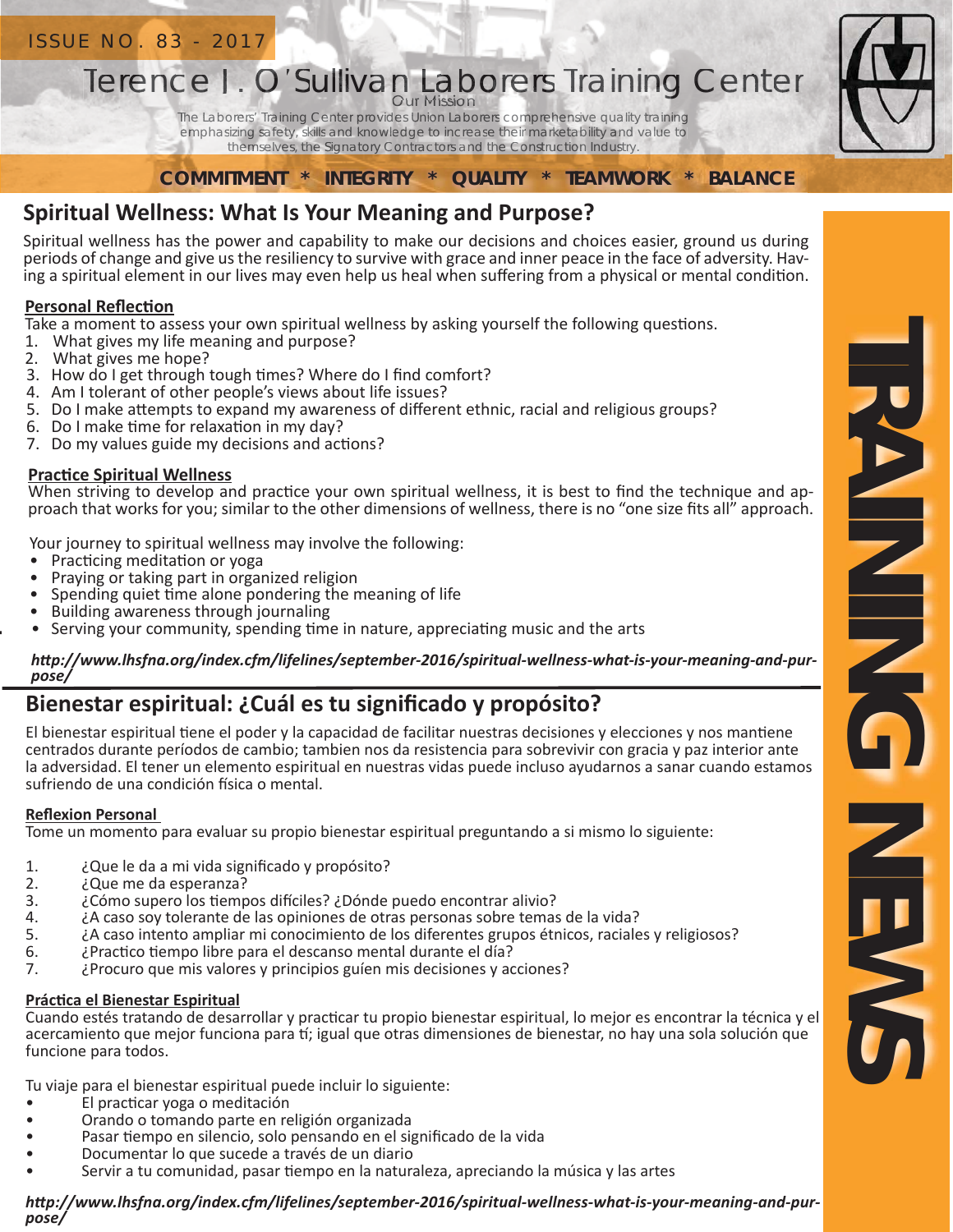

# Our Mission Terence J. O'Sullivan Laborers Training Center

The Laborers' Training Center provides Union Laborers comprehensive quality training emphasizing safety, skills and knowledge to increase their marketability and value to themselves, the Signatory Contractors and the Construction Industry.

**COMMITMENT \* INTEGRITY \* QUALITY \* TEAMWORK \* BALANCE**

## **Laborers' Pre-Apprenticeship Program By Tony Castillo**

Why is pre-apprenticeship promoted by the Northern California Laborers?

Pre-apprenticeship streamlines the recruitment process into apprenticeship by pre-screening a qualified, job-ready apprentice pool that is made up of a diverse pool of prepared candidates that are already trained with apprenticeship standards (pre-apprenticeship classes are taught by Laborers Training Center (LTC) instructors under the supervision and quality control overview of the LTC training director.

The Laborers' pre-apprenticeship program is operated by local community based organizations (CBOs) and is designed to prepare individuals to enter and succeed in the Laborers' Apprenticeship Program. Pre-apprenticeship is intended to expand participants career pathway opportunities with industry-based training coupled with classroom instruction.

Applicants into pre-apprenticeship have to meet the same minimum standards for selection into the regular apprenticeship: 18 years of age or older, valid California Driver License, physically able to work in construction, drug free and reliable transportation. Once they get selected, participants explore and learn about careers in construction by building their literacy, math, English, and work-readiness skills employers desire. Once they graduate from the program, they get physically assessed to ensure they meet the requirements of the job site. Why is pre-apprenticeship beneficial to the Laborers' Apprenticeship Program?

Our quality pre-apprenticeship programs contribute to the development of a diverse and skilled workforce by preparing participants to meet the basic qualifications for entry into the Laborers Apprenticeship Program. Through a variety of unique designs and approaches, pre-apprenticeship programs can be adapted to meet the needs of differing populations being trained, the various employers and sponsors they serve, and specific opportunities within the local labor market.

The pre-apprenticeship program provides hands-on training to individuals in a simulated lab experience or through volunteer opportunities, when possible, neither of which supplants a paid employee but accurately simulates the industry and occupational conditions of regular Apprenticeship while observing proper supervision and safety protocols.

Finally, direct entry pre-apprenticeship programs have formalized agreements with the Laborers Union that enable individuals who have successfully completed their approved program to enter directly into the Registered Laborers Apprenticeship Program and includes articulation agreements for earning advanced credit/placement for skills and competencies already acquired.

*Tony CasƟ llo Workforce Development*